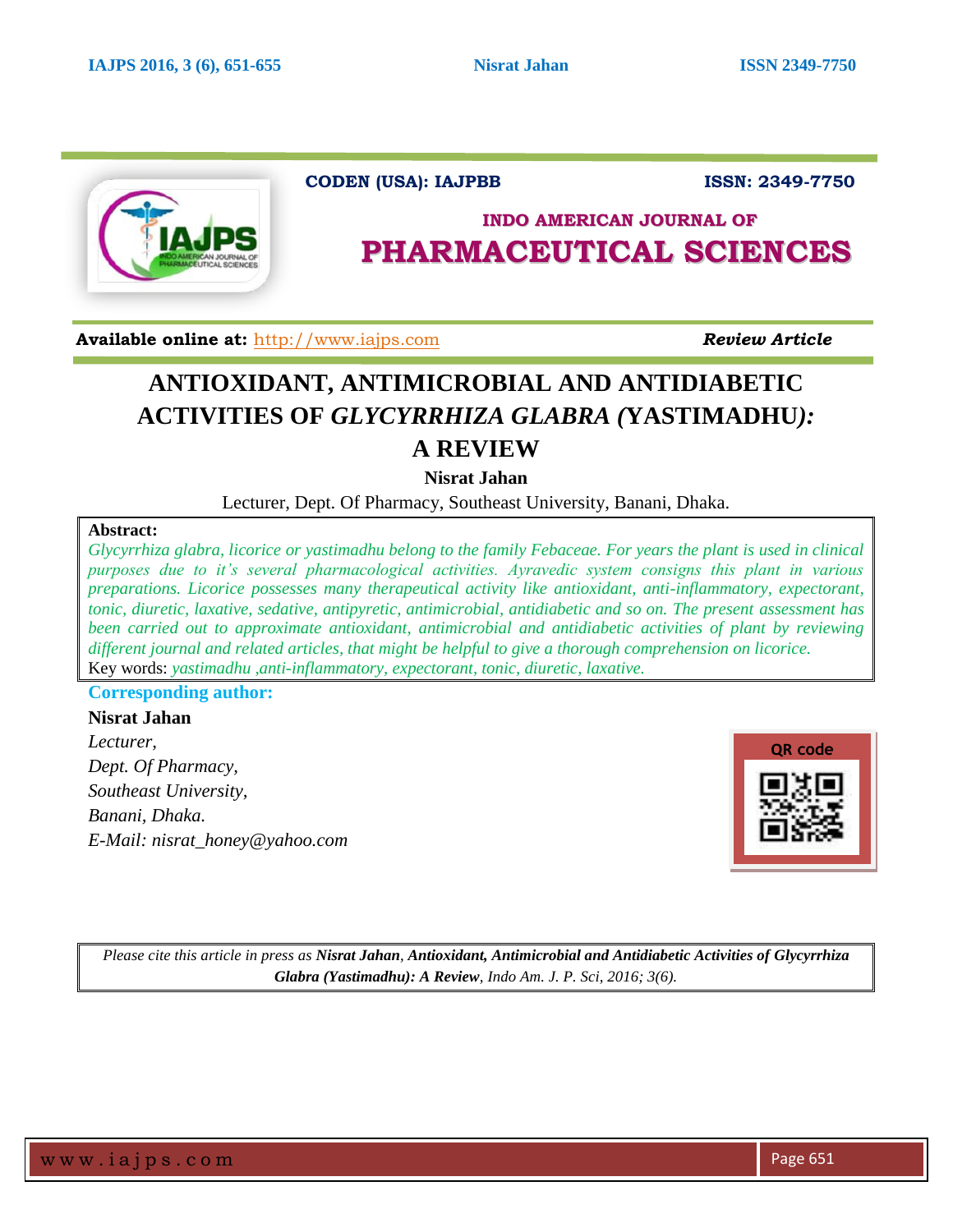#### **INTRODUCTION:**

Oxidative stress is a deleterious process that can damage cell structures, including lipids, proteins and DNA, which results onset of a variety of diseases including cancer, inflammation, neurodegeneration, Parkinson's disease, atherosclerosis and pre-mature aging [1]. Oxidative stress occurs because of an increase in oxidative metabolism, which produces a number of ROSincluding superoxide, hydrogen peroxide, hydroxyl (HO), peroxyl (ROO) and alkoxyl (RO) Antioxidants are known to protect the cells against the effect of free radicals through scavenging free radicals and singlet oxygen [2]. Elimination of synthetic antioxidants in food applications has given more impetus to exploring natural sources of antioxidants [3].

The diseases by pathogenic microorganisms has increased worldwide [4]. Research in the field of indigenous plants is a significant aspect of developing a safer antimicrobial principle through isolation, characterization, identification and biological studies [5]. Recently the acceptance of traditional medicine as an alternative form of health care and the development of microbial resistance to the available antibiotics have reaffirmed the need to probe the antimicrobial activity of medicinal plants. Many phytochemical compounds like phenolics, polyphenols, terpenoids, quinones act as antioxidant and antimicrobial agent [6].

Diabetes mellitus is one of the common metabolic disorders, and 2.8% of the population Suffer from this disease throughout the world and it may cross 5.4% by the year 2025. Diabetes mellitus is a group of many different diseases because hyperglycemia causes damage to eyes, kidneys, nerves, heart and blood vessels. Due to deficiency of the insulin people suffering from diabetes have high blood glucose level. The hypoglycemic effect of several plants used as antidiabetic remedies has been confirmed, and the mechanisms of hypoglycemic activity of these plants are being studied [7].

*Glycyrrhiza glabra* (Family Febaceae),commonly known as licorice/liquorice, yastimodhu, mulahatti is used as medicinal plant in Asia, Southearn europe, Mediterranean. It has been a mainstay of Ayurvedic and other traditional medicines. In ancient Ayurvedic System, more than 1250 preparations are described containing licorice one of its constituents [8]. It is distributed in Southern Europe, Syria, Iran, Afghanistan, Russia,

China, Pakistan and Northern India. This plant is cultivated in Russia, UK, USA, Italy, France, Germany, Spain, China and Northern India (Punjab and Sub Himalayan tracts). Large scale commercial cultivation is seen in Spain, Sicily and England [9].

It is a perrineal herb/subshrub for subtropical and temperate zone with maximum height up to 2m. The underground stem grow horizontally up to 2m length, highly branched consisting of short taproot with large number of rhizomes. The diameter of the root varies from 0.75 to 2.5 cm with grey brown exterior and yellow interior[10]. Studies on about 15 species have been studied among 30 species of *Glycyrrhiza* genus. The plant contains various phytochemical compounds like glycyrrhizin or glycyrrhizinic acid, glabridin, glabrene, glabrol, licoflavonol, glycerol, licoricone, formononetin, phaseollinisoflavan, hispaglabridin A and B, 3-hydroxy glabrol, 3-methoxy glabridin, glabranin isomer, narigenin and lupiwightenone [11]. Glycyrrhizic acid (triterpene glucoside) is the principal constituent of *G. glabra* which is 50 times sweeter than sugar. The roots and rhizomes of *G. glabra* possess many clinical uses like antioxidant ,antimicrobial antidibetic agent. Roots have demulcent, antacid, anti-ulcer [12], anti-inflammatory, expectorant, tonic, diuretic, laxative, sedative [13,14], antipyretic [15] antimicrobial, antiherpes [16], and anxiolytic [17], activities. It is also used in treatment of liver diseases, joint diseases, arthritic conditions, immunodeficiency [18], cough, tuberculosis, respiratory diseases, cancer, breast cancer cells, diabetes, endocrine disorders [19], kidney diseases [20], bronchitis, asthma, psoriasis, eczema, haemorrhoids [21], epilepsy, chronic hepatitis, heart diseases and orodental diseases [22] regulate the estrogen-progesterone ratio [16,17], to protect low density lipoprotein (LDL) and red blood cells from oxidative damage [21,22].

#### **METHODOLOGY:**

Classical text books of Ayurvrda and other compilatory treatises are reviewed for documenting the information about *G. glabra.* The published works on various scientific journals and web pages are consulted to review for available information about licorice in terms of phytopharmacological information [23].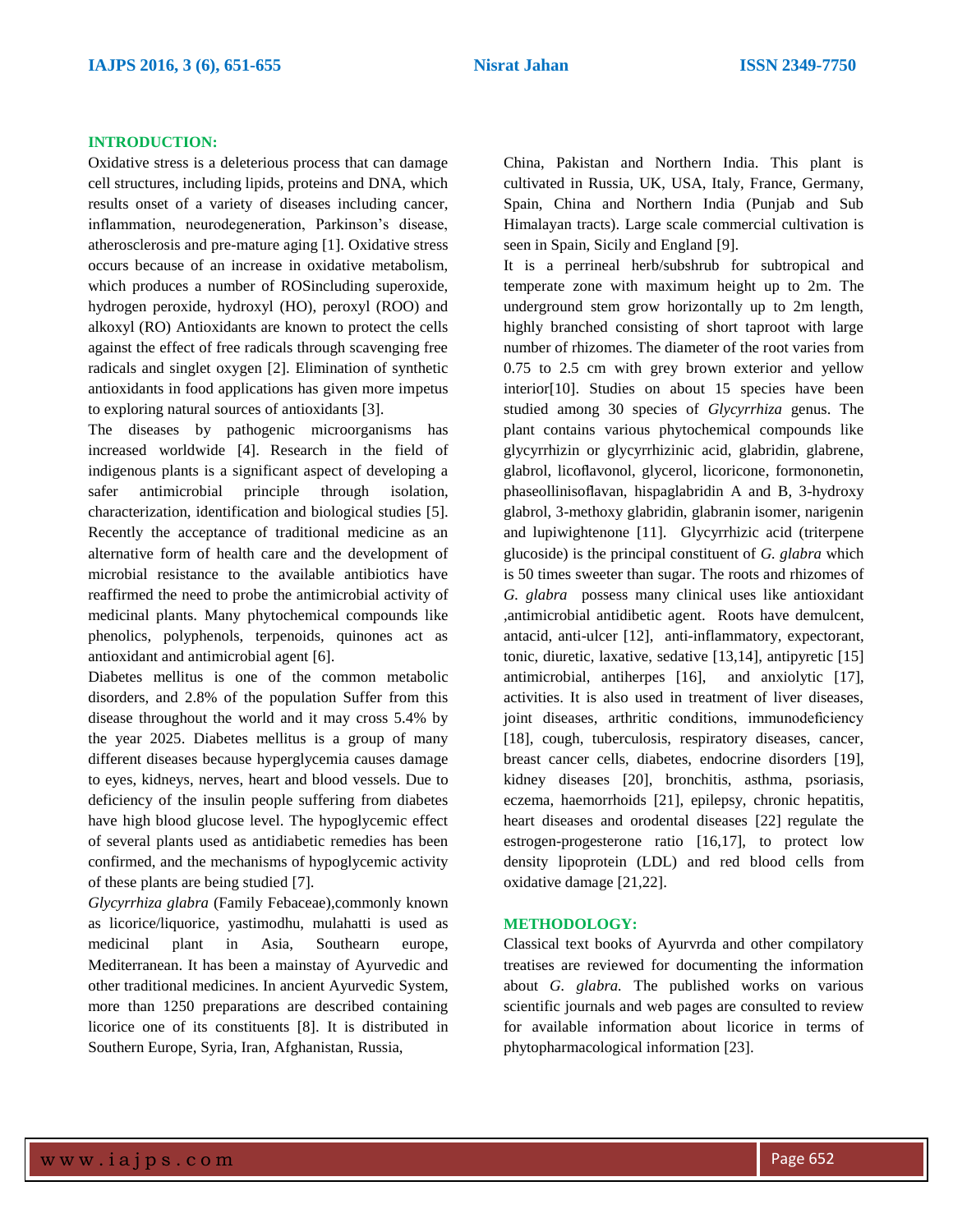## **RESULT:**

**Antioxidant activity:**

| <b>Result / Observation</b> |                                                                                                                                                                                                                                         | <b>Source</b>                      |
|-----------------------------|-----------------------------------------------------------------------------------------------------------------------------------------------------------------------------------------------------------------------------------------|------------------------------------|
| 1.                          | DPPH-radical-scavenging activity:<br>It has been evaluated that by using Chloroform fraction was the most<br>effective antioxidant with 87.7% activity but the activity is less than the<br>crude methanolic extract with 90% activity. | Lateef M <i>et al</i> [24]         |
|                             | 2. IC <sub>50</sub> value of plant was found to be 87.152 $\mu$ g/ml where IC <sub>50</sub> of standard<br>ascorbic acid was found to be 22.78 µg/ml.                                                                                   | Shapna Sultana et al[25]           |
| 3.                          | Isoliquiritigenin (IL), a potent antioxidant agent from G. glabra has been<br>reported.                                                                                                                                                 | Chin <i>et al.</i> , $2007[26]$    |
|                             | 4. IC <sub>50</sub> value of the extracts were found to be between $588\pm0.86$ mg/ml and<br>$2190 \pm 1.73$ mg/ml where control (ascorbic acid) was determined to be<br>$745 \pm 0.05$ mg/ml                                           | Faruk Karahan et al [11]           |
|                             | 5. Licorice roots powder showed antioxidant activity with an $IC_{50}$ value of<br>87.152 mg/ml where ascorbic acid showed 22.78 mg/ml                                                                                                  | Al-Bachir et al $\lceil 27 \rceil$ |
|                             | 6. IC <sub>50</sub> for the methanol extract of G. glabra was found to be 359.45 $\mu$ g/ml<br>(with a maximum of $67.22\%$ at a concentration of 500 $\mu$ g/ml) and<br>14.70μg/ml for standard ascorbic acid.                         | Gaytri et al [28]                  |

**Antimicrobial activity:**

| <b>Result / Observation</b>                                                                                                                                                                                                                                                                                                                                                                                      | <b>Source</b>             |
|------------------------------------------------------------------------------------------------------------------------------------------------------------------------------------------------------------------------------------------------------------------------------------------------------------------------------------------------------------------------------------------------------------------|---------------------------|
| Disc diffusion method:<br>1.<br>Significant antimicrobial activity against S. aureus (zone of inhibition 22)                                                                                                                                                                                                                                                                                                     | Shapna Sultana et al [25] |
| mm), B. subtilis, E. coli but not against P. aeruginosa due to the presence<br>of glabrene, licoisoflavone B, isolicoflavonol, gancaonin I it showed<br>significant activity against these microorganisms.                                                                                                                                                                                                       |                           |
| G. glabra methanolic extracts exhibited antibacterial activity against<br>2.<br>Gram-positive (S. aureus, B. megaterium and B. subtilis with 22mm, 14<br>mm, 16 mm zone of inhibition respectively) and Gram- negative (E. coli,<br>P. aeruginosa and S. paratyphi with 16 mm, 8 mm and 10 mm zone of<br>inhibition respectively).<br>3. 3. The methanolic extract of G. glabra showed potency against S. aureus | Shapna Sultana et al [25] |
| at 500 µg/ml (zone of inhibition of 13 mm) amongst bacteria and showed<br>maximum potency against $R$ . spp. at 500 $\mu$ g/ml (zone of inhibition of 11<br>mm) amongst fungi. It was lest active against A. awamori.                                                                                                                                                                                            | Gaitry et al [28]         |
| Total aerobic plate counts: High total aerobic plate counts, including<br>coliform, E. coli and Klebsiella spp., after treatment with licorice roots<br>powder.                                                                                                                                                                                                                                                  | Al-Bachir et al[27]       |
| The root extracts of G. glabra showed activity against Mycobacterium<br>tuberculosis H37Ra and H37Rv at a concentration of 500 mg/ml                                                                                                                                                                                                                                                                             | Gupta et al. [29]         |
| Compounds extracted from G. glabra had good antibacterial activity against<br>H. pylori.                                                                                                                                                                                                                                                                                                                         | Fukai et al. [30]         |
| 19 flavonoids isolated from G. glabra showed activity against methycilline<br>sensitive Staphylococcus aureus (MSSA), MRSA, M. luteus, B. subtilis, E. coli,<br>K. pneumoniae and P. aeruginosa.                                                                                                                                                                                                                 | Fukai et al. [31]         |
| Remarkable activity against Propionibacterium acnes with negligible<br>induction of resistance. Glabridin and glabrene possess anti methicillin<br>resistant s.aureus activity.                                                                                                                                                                                                                                  | Sabia chauhan[32]         |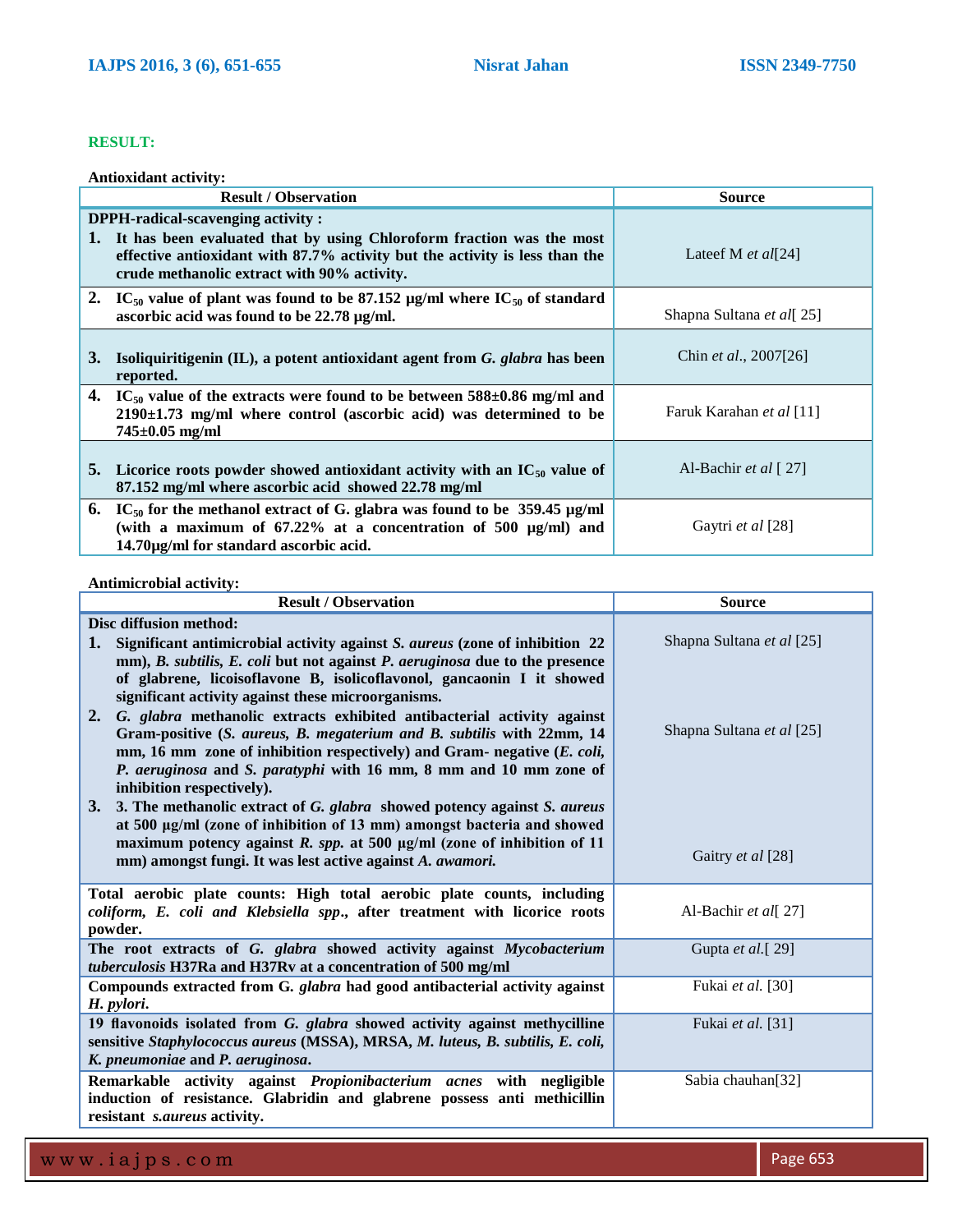**Antidiabetic activity:**

| <b>Result / Observation</b>                                                                                                                                                                                                                                                                                                                                                                                                                                                                                                                                                               | <b>Source</b>                 |
|-------------------------------------------------------------------------------------------------------------------------------------------------------------------------------------------------------------------------------------------------------------------------------------------------------------------------------------------------------------------------------------------------------------------------------------------------------------------------------------------------------------------------------------------------------------------------------------------|-------------------------------|
| $GAL-4-PPAR-\gamma chimera assay: Ethyl acetate extract of licorice exhibited a$<br>significant PPAR-y (peroxisome proliferator-activated receptors (PPARs) are<br>a group of nuclear receptor proteins that function as transcription factors<br>regulating the expression of genes involved in glucose and lipid metabolism)<br>binding activity which was attributed to seven phenolic compounds such as<br>dehydroglyasperin, glyasperin B, glyasperin D, glycycoumarin, glycyrin,<br>glycrol and isolglycyrol. Finally reduces the blood glucose level in knockout<br>diabetic mice. | Kuroda M <i>et al</i> [33]    |
| Glycyrrhizin has also exhibited antidiabetic activity in non-insulin dependent<br>diabetic model                                                                                                                                                                                                                                                                                                                                                                                                                                                                                          | Takii H et all 34]            |
| Everted rat intestinal sac model: Mucosal disappearance, serosal appearance<br>and gut wall content in G. glabra (with dose of 25-100 mg/ml) was shown<br>79.04%, 59.87%, 19.17% while in Metformin it was 68.55 %, 52.50%,<br>16.05% respectively.                                                                                                                                                                                                                                                                                                                                       | Nitin Gupta <i>et all</i> 35] |

#### **DISCUSSION:**

The review results have estimated that the plant licorice showed higher antioxidant activity than the standard ascorbic acid in DPPH radical scavenging activity assay. Antimicrobial activities have been carried out by disc diffusive method and other methods. It was reported that the plant confirmed antimicrobial activities by acceptable zone of inhibition and inhibitory activity against different strains. Licorice showed PPAR-γ binding activity in GAL-4-PPAR-γ chimera assay and the higher percentages than the standard in various schemes in everted rat intestinal sac model. Thus *G. glabra* is found to posses' potent therapeutic effect in glucose uptake.

#### **CONCLUSION:**

The overall reviews reveal that *G. glabra* is potential to treat many complicated health condition like oxidative stress, developing infection, hyperglycemia and so on. The phytochemicals present in the plant signifiy the plant as a noble molecule for human well being. Further significant review is needed to find out the proper estimation and revitalization on pharmacological effect.

### **REFERENCES:**

1.Chen X, Guo C, Kong J. Oxidative stress in neurodegenerative diseases. Neu Regen Res. 2012;7(5):376.

2.Mohammad Mustakim, Md. Mizanur Rahman1, Prawej Ansari, Anaytulla, Md. Foyez Ahmad and Mohammed Abu Sayeed, Investigation of Antioxidant and Cytotoxic Activities of Methanolic Extract from *Curculigore curvata* Leaves, International Journal of Biochemistry Research & Review, 2015,8(2): 1-8

3.Kumarappan CT, Thilagam E, Mandal SC, Antioxidant activity of polyphenolic extracts of *Ichnocarpus*  *frutescens*, Saudi J Biol Sci. 2012;19(3):349-355.

4.Rahman MM, Wahed MII, Biswas MHU et al. *In vitro* antibacterial activity of the compounds of *Trapa bispinosa* Roxb. The Science, 2001: 214-216,.

5.Alam KHAN 1 ,Moizur RAHMAN 2 , Shariful ISLAM Turk , Antibacterial, Antifungal and Cytotoxic Activities of Tuberous Roots of *Amorphophallus campanulatus,* J Biol 2007:167-172

6.N. Murugan and D. Natarajan , Phytochemical, antioxidant and antibacterial activities of *Glycosmis pentaphylla* (Rutaceae) leaf extracts against selected multi-drug resistant bacteria's , Journal of Chemical and Pharmaceutical Research, 2016, 8(1):737-744

7.Shukla A, Bukhariya V., Mehta J., Bajaj J., Charde R., Charde M, Gandhare B , herbal remedies for diabetes: an overview , IJBAR (2011), 02(01): 57-68

8.Korhalkar Anagha1, Deshpande Manasi, Lele Priya, Modak Meera, Pharmacological studies of yashtimadhu (*Glycyrrhiza glabral*.) in various animal models -a review, Global J Res. Med. Plants & Indigen. Med., 2013,Volume 2( 3 ): 152–164

9.Sheetal vispute and ashlesha khopade , *Glycyrrhiza glabra* linn. - "klitaka": a review International Journal of Pharma and Bio Sciences p 2011, vol2(3):42-51

10.Edward P, Claus. Pharmacognosy, 4thedition. Lea and Febiger. P.158 60.

11.Faruk Karahana, Cumhur Avsarb, Ibrahim Ilker Ozyigitc and Ismet Berber , Antimicrobial and antioxidant activities of medicinal plant *Glycyrrhiza glabra* var. glandulifera from different habitats, Biotechnology & Biotechnological Equipment, 2016:1-8 12.Ambawade SD, Kasture VS and Kasture SB, Anticonvulsant activity of roots and rhizomes of *Glycyrrhiza glabra*, Indian Journal of Pharmacology, 2002; 34: 251-255.